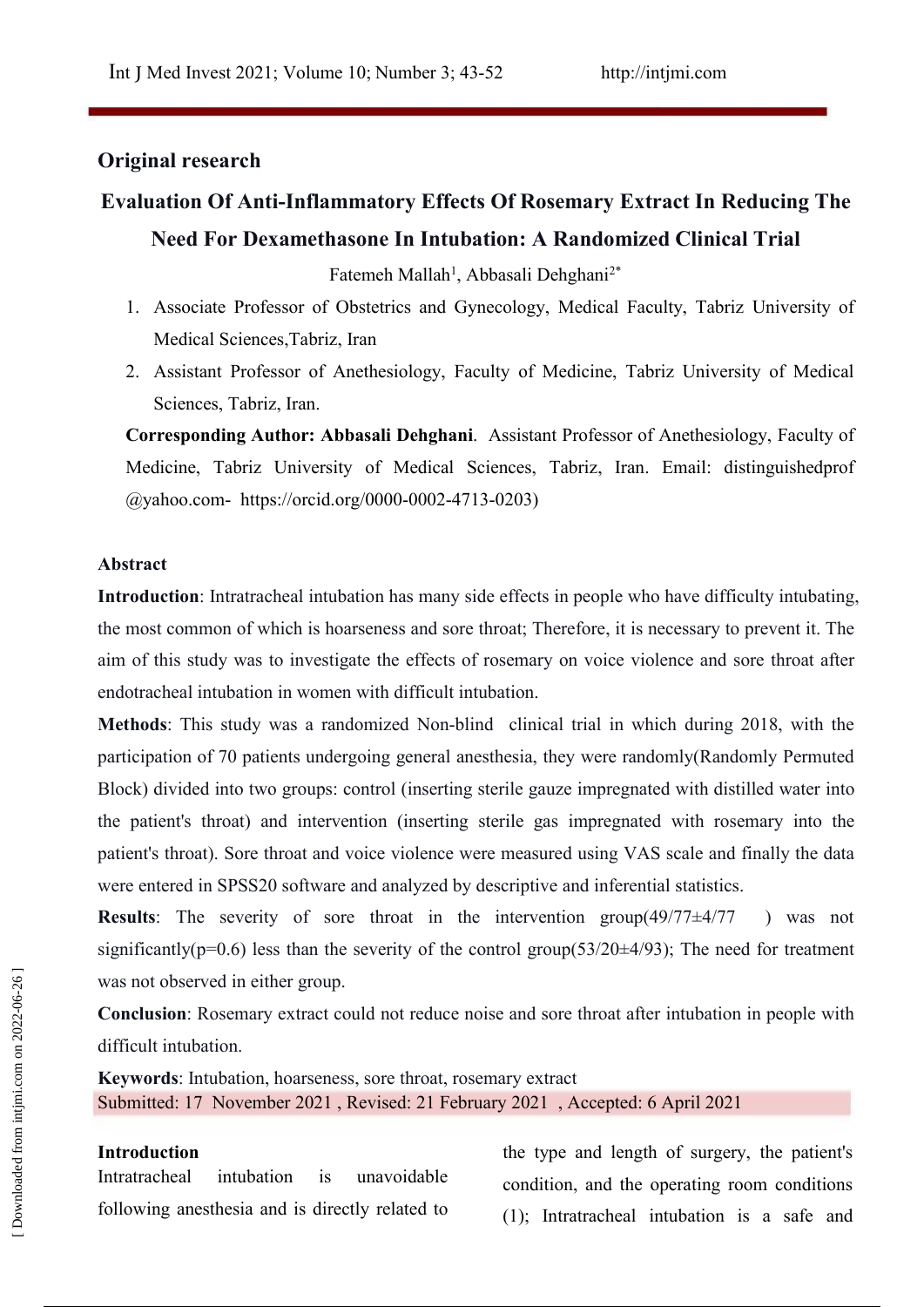reliable method for oxygenation of patients who are to undergo surgery, and if done correctly, greatly reduces the stress and workload of the anesthesiologist and his assistant (2, 3).

Doing this properly requires scientific and principled training of medical students and other branches of the medical department. There are different methods for teaching incidence  $\times$ 3) endotracheal intubation and if done, it will enable and master people  $(4-6)$ . Performing intubation intubation is not always easy (7); Because in about 1 to 8% of cases, intubation is a type of problem, and in people whose ovulation is a type of problem, the skill of the anesthesiologist can greatly calm the situation (8).

Problem intubation causes problems after laryngoscopy and more intubation than normal people, so that in some studies, the incidence of common complications after intubation is estimated to be up to three times higher than other people (9). Common complications after intubation include prolonged ventilation and increased risk of ventilator-associated pneumonia, increased induction and maintenance of anesthetics (10), increased duration of anesthesia and side effects of anesthetics (11), shortness of breath, ulcers And increase the severity of noise and sore throat (12). Meanwhile, voice violence and sore throat are more unpleasant and methods and drugs that have the least side unbearable for many patients than effects. It has always been considered in the postoperative pain, which increases the need for medication (13). mannenance or anestheics (16), increased to the other nand, because each of the<br>duration of anesthesia and side effects of mentioned methods is followed with side<br>anesthetics (11), shortness of breath, ulcers<br>and increase

Sore throat (Incidence= $35\%$ ) and hoarseness (Incidence= 2 %) after endotracheal intubation for the reasons mentioned above have caused concern for anesthesiologists, so finding preventive methods to prevent this complication has always been a challenge for anesthesiologists  $(14)$ ; These concerns Sore throat and hoarseness become more difficult for people with intubation and increase the stress of the anesthesiologist as well as the need for postoperative medication and the need for more care in inpatient wards (8).

All the mentioned factors have caused preventive measures for these people to be considered by anesthesiologists more than medical procedures  $(15)$ ; There are several ways to do this, including ketamine gargling, corticosteroid use, different forms of lidocaine, beclomethasone inhalation, benzidamine hydrochloride spray, small endotracheal tube, intramuscular intubation and complete Chipping the tube when the cuff of the endotracheal tube is completely empty; All of these methods focus on reducing inflammation  $(14).$ 

On the other hand, because each of the mentioned methods is followed with side effects and they have not been able to completely prevent noise and sore throat after intubation and reduce its rate to zero, use new professors and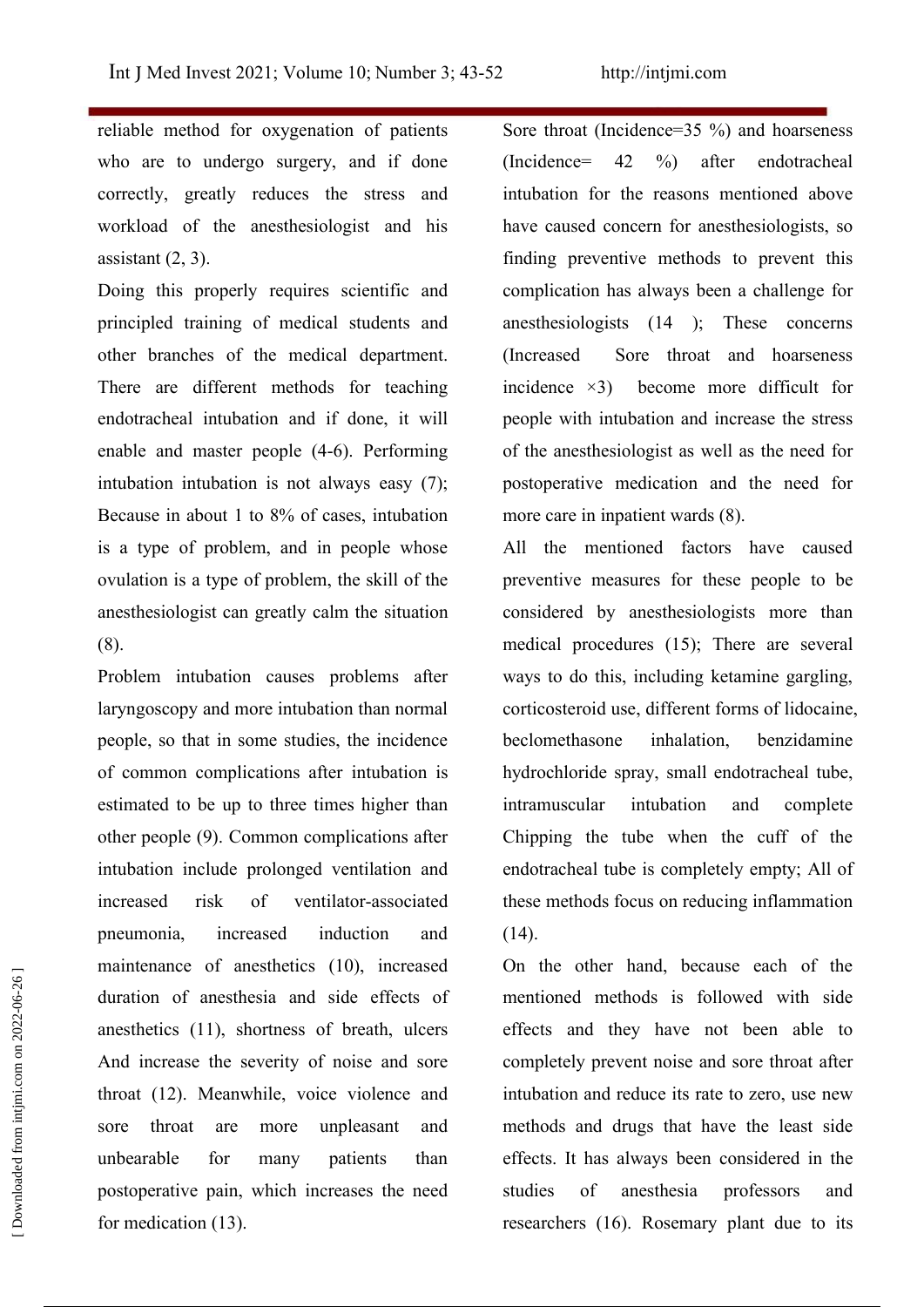compounds (carnosol and uriculic acid) has been able to be used as a good antiinflammatory in most inflammatory diseases and has beneficial effects that no side effects have been reported so far; It has been approved by researchers and suggestions have been made to replace this plant with chemical drugs (which in most cases are associated with many side effects) (17). According to the recommendations to eliminate and reduce inflammation using rosemary (18), the University of researchers of the present study decided to reduce the anti-inflammatory effects of this substance to reduce and zero noise and sore throat after tracheal intubation in women. Which has a higher prevalence than men, to find the best way to eliminate the violence of the voice and sore throat after intubation, to avoid medication and its side effects.

## **Method**

This study is a randomized clinical trial and Non-blinding that was conducted during 2017 and 2018 in Imam Reza (AS) Hospital affiliated to Tabriz University of Medical Sciences. Sample size was measured at 70 patients; The sample size was determined based on Cochran's formula with an error level of  $5\%$  and a population size of 80 patients (number of patients last year).

Samples were available by sampling method with compliance with inclusion criteria (patients 40-60 years old candidates for breast cancer surgery (total mastectomy) , patients with diagnosis of problem tubing with Malampati criteria (class III and IV) and was performed for all patients. Patients were

surgeries that require endotracheal intubation in supine position And withdrawal (use of anti-inflammatory drugs during the two weeks before surgery, history of upper airway infection and sore throat, prolongation of the operation more than 4 hours, daily allergies, drug addiction, psychopathy of the patient, emergency patients)

After obtaining informed written consent, approval in the ethics committee of Tabriz University of Medical Sciences and registration in the clinical trial system with the code IRCT20180806040724N1 were included in the study. Also, patients were randomly divided into four groups of 35 control and intervention by random 4 and random randomized method (Randomly Permuted Block) and using the relevant software from www.randomization.org. All the necessary ethical considerations were observed in this study as in similar studies.

Cardiovascular, endocrine, internal medicine and forensic consultations were performed for all patients, the anesthesiologist visited the patients one day before the surgery and examined the patients for the difficulty of endotracheal intubation. Half an hour before transferring patients to the operating room, 500cc of normal saline was given through IV line implanted with angiocatheter number 20 to hydrate patients. After entering the operating room, anesthesia monitoring (pulse oximetry, ECG and peripheral blood pressure) was divergent of the direction of the direction of the direction of the direction of patients (number of patients last year).<br>
Samples were available by sampling method<br>
with compliance with inclusion criteria intervals an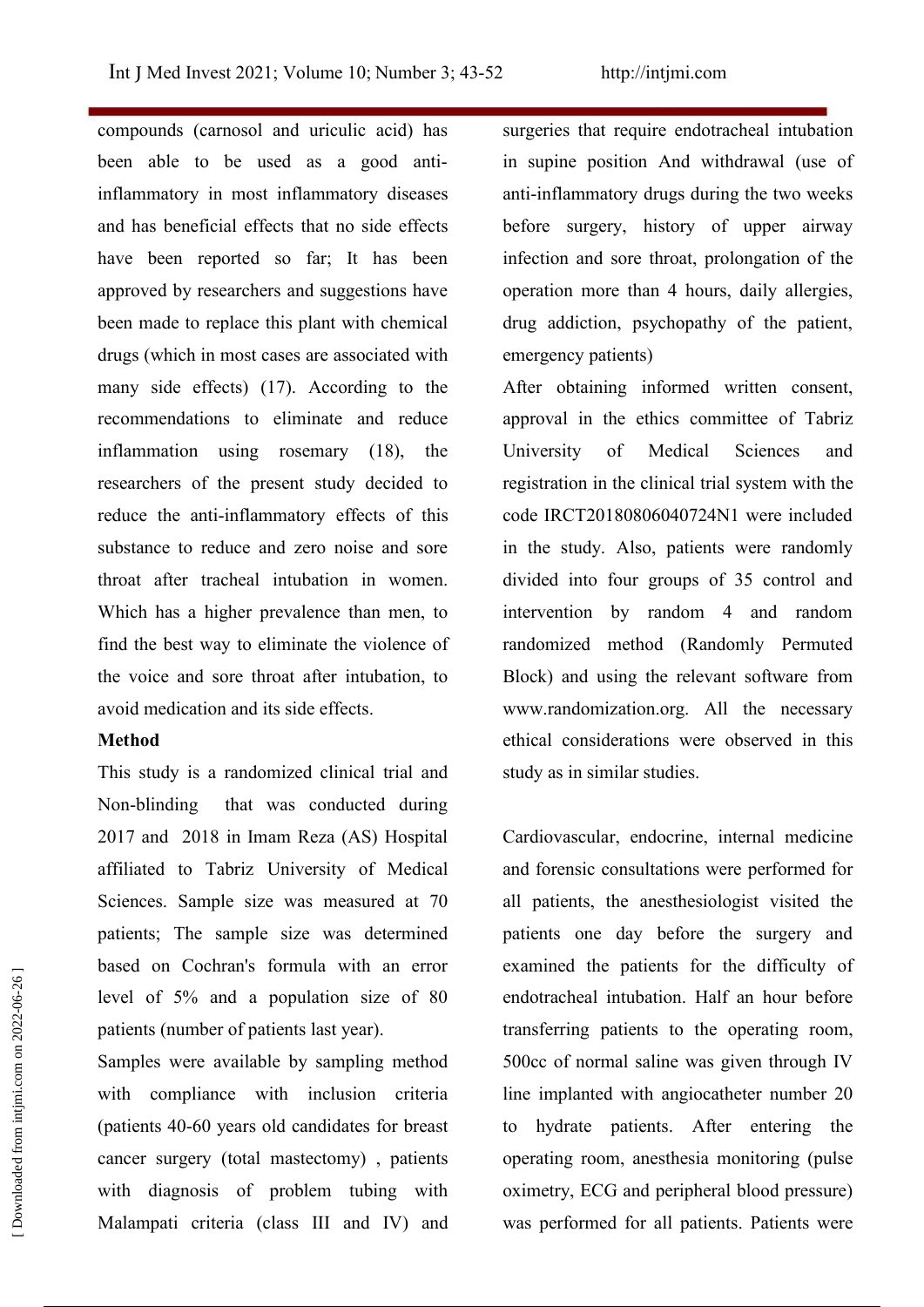then pretreated with  $1-2$  mg / kg of fentanyl and 0.02 mg / kg of midazolam and induction with propofol 2.5-1 mg / kg and atracurium at a dose of 0.5 mg / kg. Kg and lidocaine  $2\%$ were given  $1-1.5$  mg per kg and after 3 minutes, the patient was gently intubated by an anesthesiologist to ensure complete muscle relaxation with a 7 mm diameter orthopedic tube. After intubation, a sterile gas mg was injected as IM if severe sore throat impregnated with the study fluid was placed in the patient's pharynx with the help of forceps. These gases were prepared by the relevant technician who entered during the investigation, so that the gases of the intervention group were impregnated with 3CC of rosemary syrup of Fadak Sepahan Farm Pharmaceutical and Agro-Industrial Company, generic R. officinalis (containing rosemary extract). ; Control gases were also impregnated with 3CC of distilled water; The surgeon and anesthesiologist, as well as the patients, were unaware of the gaseous fluid.<br>Continued anesthesia was administered by TIVA with propofol and remifentanil. Vital signs of all patients were kept within the normal range and changes in vital signs of more than ten percent removed the samples from the study process.

At the end of the operation, muscle relaxation was reversed with neostigmine  $(0.05 \text{ mg} / \text{kg})$ and atropine  $(0.04 \text{ mg} / \text{kg})$ ; Gas was removed from the patients's mouth and the patient's endotracheal tube was removed after suctioning the secretions into the mouth and between the two groups ( $p = 0.6$ ). the patients were transferred to the recovery

unit. After the patient regained consciousness, the patient's sore throat was measured and recorded using VAS scale by a medical student who was unaware of the grouping in recovery and 2-6-24 hours after that. The same analgesic regimen was used in the analgesia ward. (50 mg intravenous pethidine) was used for all patients. Dexamethasone required medical treatment.

Data obtained from the study by descriptive statistical methods (frequency, percentage, standard deviation), mean difference test for independent groups and repeated measures RMA design test and chi square relationship test or Fisher's exact test using SPSS20 was statistically analyzed. P  $\leq 0.05$  was considered significant. The normality of data distribution was assessed by Kolmogorov-s test and Q-Q diagram.

# **Results**

In this study, the number of participants was 70 who were divided into two equal groups of 35 intervention and control. The mean duration of general anesthesia for surgery was  $110/45 \pm 26/45$  Min and the mean age of patients participating in the study was  $42.70 \pm 14/05$  years. Detailed information for each group is given in Table 1. The number of patients with postoperative sore throat in patients receiving rosemary herbal medicine was 66 in total and in the control group was 72. There was no significant difference between the percent removed the samples<br>
from the study process.<br>
At the end of the operation, muscle relaxation<br>
and atropine (0.04 mg/kg); Gas was removed<br>
and atropine (0.04 mg/kg); Gas was removed<br>
examples the patien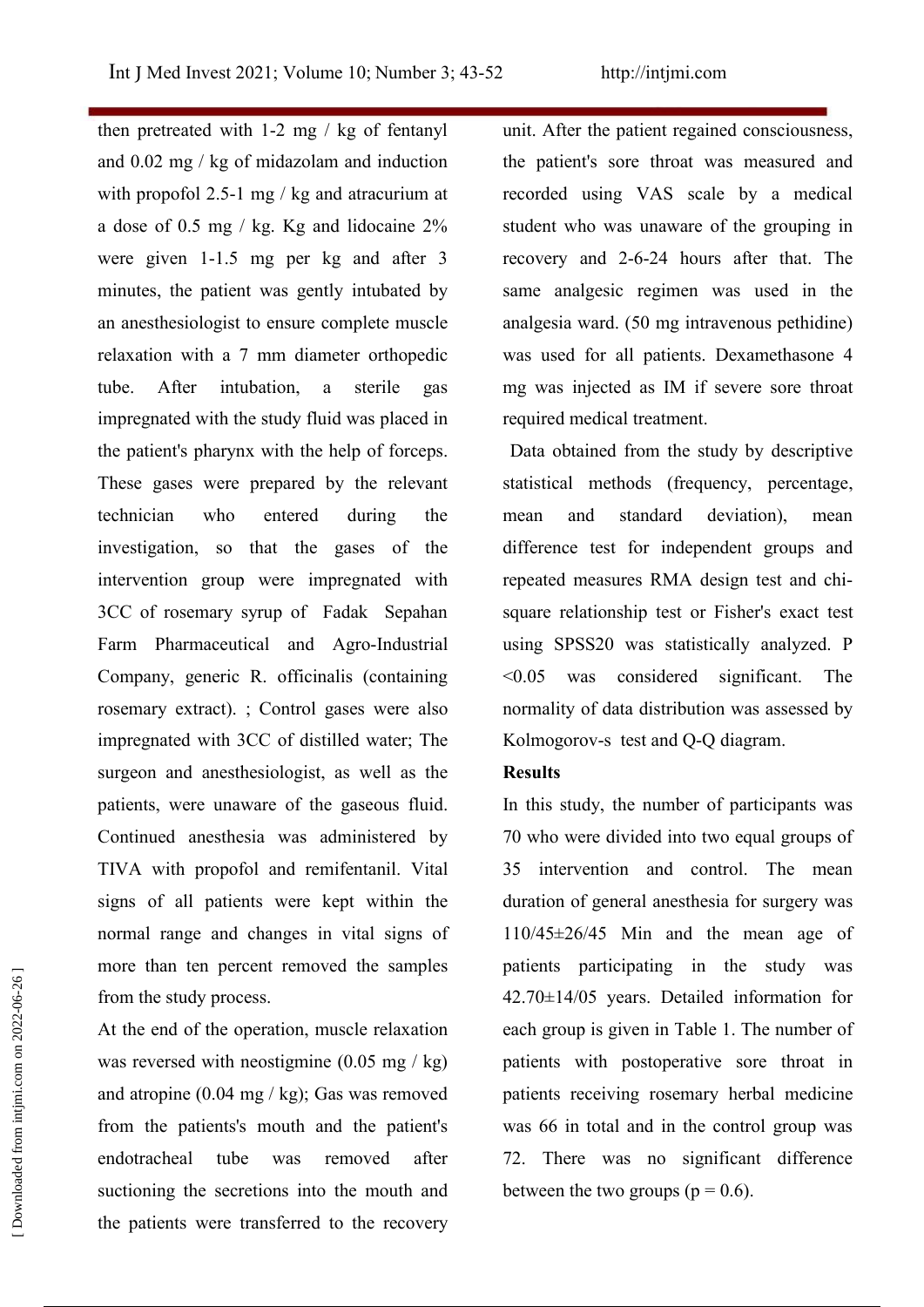|            | participating in the study |                              |          |                                                  |
|------------|----------------------------|------------------------------|----------|--------------------------------------------------|
|            | Control                    | Intervention                 |          |                                                  |
| Variable   | $(N=35)$                   | $(N=35)$                     | P Value  | <b>Discussion</b>                                |
| Age        | 43.99±6.89                 | $42.21 \pm 5.99$             | $p=0.89$ | The aim of the present study was to evaluate     |
| Anesthesia |                            |                              |          | the effects of rosemary on voice and sore        |
| Time       | $119.71 \pm 13.88$         | $111.28 \pm 12.74$   p=0.137 |          | throat after endotracheal intubation in women    |
| (Min)      |                            |                              |          | with difficult intubation. Problem intubation is |

|  | Table 1: Basic information of patients |  |  |
|--|----------------------------------------|--|--|
|  | participating in the study             |  |  |

Number of people had sore throat after anesthesia It is given in Table 2 at different times. In general, the mean pain intensity in all hours after anesthesia in the intervention group was  $1/91 \pm 0/85$  and in the control group was 1/77±0/97, which was not statistically significant ( $p = 0.88$ ); Pain intensity in recovery and 2-6-12-24 hours in two groups are given in Table 3. Since severe sore throat was not observed in any of the patients, dexamethasone was not injected in any group.

**Table 2: Patients with sore throat after anesthesia were measured at different times**

|                                            | Time              | Intervention | Control  | P Value | throat and hoarseness.   |
|--------------------------------------------|-------------------|--------------|----------|---------|--------------------------|
|                                            |                   | $(N=35)$     | $(N=35)$ |         | people who have pro      |
| [Downloaded from intjmi.com on 2022-06-26] | In                | 9            | 13       | 0.452   | the severity of the infl |
|                                            | Recovery          |              |          |         | so great that there i    |
|                                            | 2<br>hours        | 11           | 16       | 0.149   | several drugs (25, 26)   |
|                                            | after<br>recovery |              |          |         | action is welcomed l     |
|                                            | hours<br>6        |              |          |         | well as patients, bee    |
|                                            | after<br>recovery | 9            | 12       | 0.219   | condition do not expe    |
|                                            | 12<br>hours       |              |          |         | violence to need medi    |
|                                            | after<br>recovery | 10           | 15       | 0.316   | the acceptance of pa     |
|                                            |                   |              |          |         | throat $(27)$ .          |
|                                            |                   |              |          |         |                          |

| hours<br>0.385<br>$\sqrt{ }$<br>after<br>ΙV<br>recovery |
|---------------------------------------------------------|
|---------------------------------------------------------|

 $119.71 \pm 13.88$  | 111.28 $\pm$ 12.74 | p=0.137 | throat after endotracheal intubation in women Control P Value throat and hoarseness. On the other hand, in the effects of rosemary on voice and sore with difficult intubation. Problem intubation is one of the most difficult and stressful procedures for anesthesiologists and due to the problem of laryngoscopy, these people are more likely to develop inflammation after intubation (8); Inflammation after intubation causes sore throat and hoarseness, so following the increase in inflammation and the likelihood of sore throat and complaints of patients after anesthesia, medication and preventive measures are taken by anesthesiologists to deal with this problem; Several medications are taken after the patient leaves the operating room, in most of which the effect does not significantly reduce sore people who have problems with intubation, the severity of the inflammation is sometimes so great that there is a need to prescribe several drugs  $(25, 26)$ ; Therefore, preventive action is welcomed by anesthesiologists as well as patients, because patients in this condition do not experience sore throat and violence to need medication, which increases the acceptance of patients to prevent sore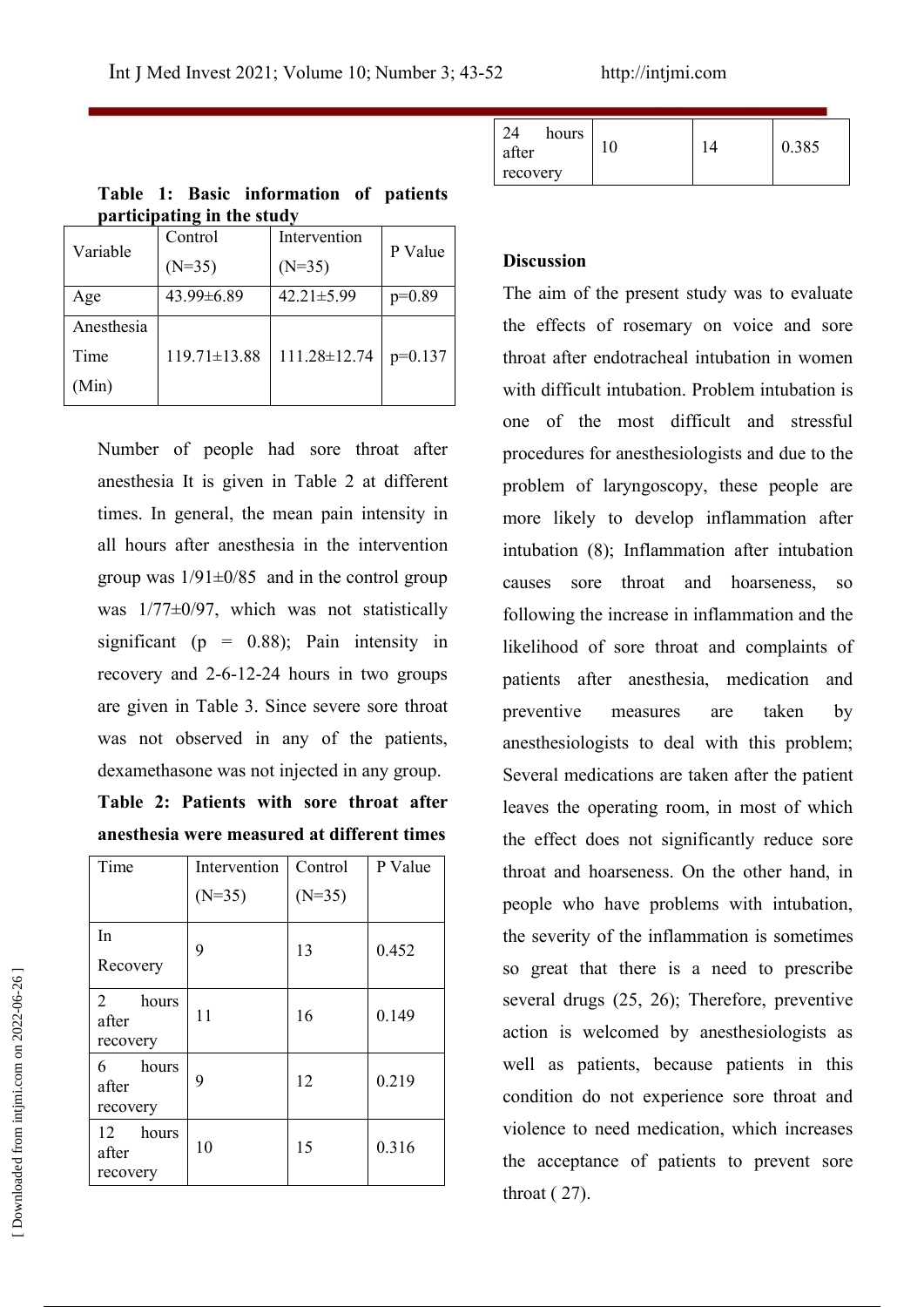Since rosemary extract has not been used to prevent hoarseness and sore throat after intubation and this study is the first study in this field, researchers compare the results of this study with the anti-inflammatory effects of this extract in other diseases. . In a study conducted by Rocha et al. To investigate the anti-inflammatory effects of rosemary extract, researchers found positive and beneficial effects of this extract in severely reducing inflammation in their study (28); The antiinflammatory and antioxidant effects of carnosol as one of the substances in rosemary extract have potential effects in reducing inflammation and it seems that the severe reduction in inflammation in the study of Rocha et al. Is due to this substance. Ms Rahbardar et al. In their study conducted in an animal model found positive antiinflammatory effects of this extract in reducing inflammation in neuropathic pain (29) whose results are not consistent with the present study.

In the study, the effects of antioxidants such as rosemary extract on reducing diabetic neuropathy were mentioned. The researcher believes that the antioxidants in rosemary neuropathic pain in diabetics. The results of his study on the positive anti-inflammatory effects of rosemary extract are not in line with the results of the present study and are not in the same direction (30). In a study by Brady et al., The positive and beneficial effects of rosemary extract on reducing the excitability beneves that the antioxidants in rosemary<br>
herbs can reduce inflammation and and resear<br>
neuropathic pain in diabetics. The results of studies to in<br>
his study on the positive anti-inflammatory gel form. If<br>
effects of ros

of nerve cells have been mentioned and it is believed that the extract of this plant due to its antioxidant and anti-inflammatory effects can greatly reduce cell stimulation. The central nervous system (31); The positive results observed in their study are not in line with the lack of positive effect of using this extract in intubation. Ghafarzadegan et al. In their study observed the positive effects of ointment composed of rosemary extract to reduce back pain after coronary angiography and state that the use of this extract, in addition to being welcomed by the patient, has positive and appropriate effects on The reduction of back pain is after surgery (32), the results of their study are not in line with the results of the present study and are not in the same direction.

herbs can reduce inflammation and and researchers suggest conducting further The low concentration of rosemary extract in this study and the lack of use of this drug before intubation is a weakness of the present study, as well as the lack of accurate information about the purity of this substance as a limitation of the present study. Lack of attention to the time spent for intubation and the number of times for intubation The problem is the weakness of the present study studies to investigate the effects of this drug in gel form. Due to the lack of positive effect of rosemary extract, researchers consider the use of this substance to reduce sore throat after intubation, useless.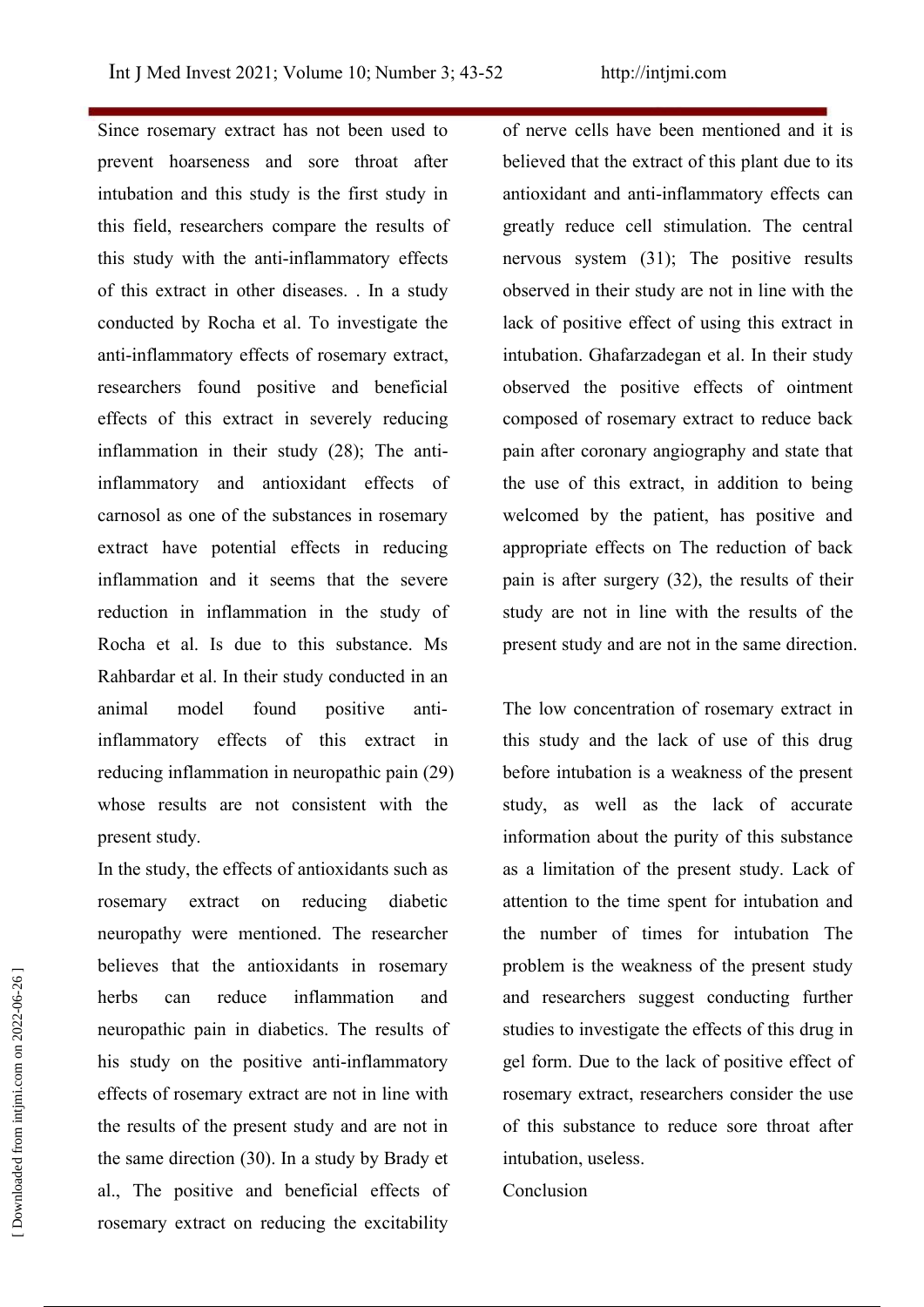Rosemary extract, which has proven antiinflammatory effects, could not reduce sore throat and hoarseness in people with intubation due to the absence of any side effects in the present study.

### Acknowledgments

This support of Tabriz University of Medical Sciences (Code number of ethics: IR.TBZMED.REC.1397. 252). Hereby, the researcher expresses his sincere gratitude to collaborated on the construction of this questionnaire.

### **References**

1. Bouabdallaoui N, Stevens SR, Doenst T, Wrobel K, Bouchard D, Deja MA, et al. Impact of intubation time on survival following coronary artery bypass grafting: Insights from the Surgical Treatment for Ischemic Heart Failure (STICH) trial. Journal of cardiothoracic and vascular anesthesia. 2018;32(3):126-63.

2. Ghanei Gheshlagh R, Dastras M, Fazlali PourMiyandoab M, Naseri O. The relationship between preoperative anxiety and postoperative nausea and vomiting. Med Sci J. 2014;23(4):269-74.

3. Sabzalizadeh S, Ravaghi H, Salehi M, Delshad V. The effectiveness Comparison of palonosetron with ondansetron in preventing postoperative nausea and vomiting in patient undergoing general anesthesia: A Meta analysis and Systematic review. Anesth Pain. 2016;6(4):66-76. 2014;25(4):209-74.<br>
3. Sabzalizadeh S, Ravaghi H, Salehi M, 8. Frenk C, Mitchell V, McNarry A,<br>
1983 Delshad V. The effectiveness Comparison of Mendonca C, Bhagrath R, Patel A, et al.<br>
palonosetron with ondansetron in prev

. Aghamohammadi D, Farzin H, Gol MK. The Effect of intubation intubation training on the success of cardiopulmonary resuscitation in medical students -2015. Iranian Journal Of Anaesthesiology and Critical Care. 2018;2(2):51-8.

the university faculty members who Tabriz University of Medical Sciences -2015. . Aghamohammadi D, Farzin H, Fakhari S, Gol MK. The comparison of simulated endotracheal intubation training on mannequin and normal patient in medical students of Iranian Journal Of Anaesthesiology and Critical Care. 2018;2(3):44-53.

> 6. Eskandarian T, Baghi S, Alipoor A. Comparison of clinical success of applying a kind of fissure sealant on the lower permanent molar teeth in dry and wet conditions. Journal of Dentistry. 2015;16(3):162.

> 7. Hakim R, Watanabe Tejada L, Sukhal S, Tulaimat A. A Systematic Review of the Criteria for Endotracheal Intubation for Mechanical Ventilation in Randomized Trials. C9 CRITICAL CARE: EVERY BREATH RESPIRATORY AND MECHANICAL VENTILATION: American Thoracic Society; 2018. p. A5134-A.

> 8. Frerk C, Mitchell V, McNarry A, Mendonca C, Bhagrath R, Patel A, et al. Difficult Airway Society 2015 guidelines for of unanticipated difficult intubation in adults. BJA: British Journal of Anaesthesia. 2015;115(6):827-48.

> 9. Soleimani S, Mofrad F, Kareshki H.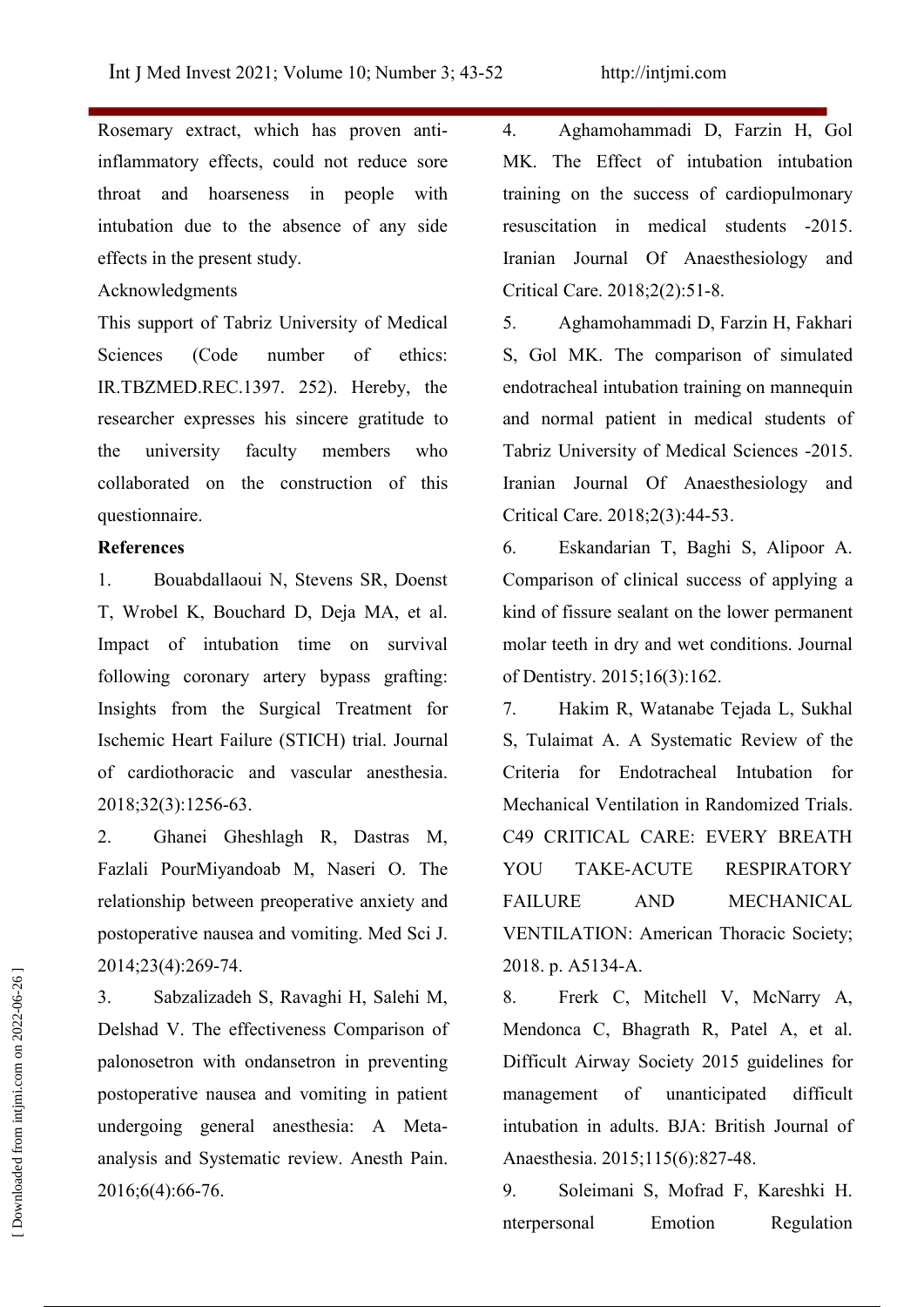Questionnaire (IERQ) in Persian speaking population: adaption, factor structure and psychometric properties. International Journal of Applied Behavioral Sciences. 2018;3(4):42-9.

10. De Jong A, Molinari N, Pouzeratte Y, Verzilli D, Chanques G, Jung B, et al. Difficult intubation in obese patients: incidence, risk factors, and complications in the operating theatre and in intensive care 17. units. British journal of anaesthesia . 2014;114(2):297-306.

11. Nørskov A, Wetterslev J, Rosenstock C, Afshari A, Astrup G, Jakobsen J, et al. Effects of using the simplified airway risk index vs usual airway assessment on unanticipated difficult tracheal intubation-a cluster randomized trial with 64,273 and pharmacokinetic profile. Critical reviews participants. BJA: British Journal of in food Anaesthesia. 2016;116(5):680-9.

12. Hagberg C, Gabel JC, Connis R. Difficult Airway Society 2015 guidelines for the management of unanticipated difficult intubation in adults: not just another algorithm. Oxford University Press; 2015.

13. Tanaka Y, Nakayama T, Nishimori M, Tsujimura Y, Kawaguchi M, Sato Y. Lidocaine for preventing postoperative sore throat. Cochrane database of systematic reviews. 2015 (7).

14. El-Boghdadly K, Bailey C, Wiles M. Postoperative sore throat: a systematic review. Anaesthesia. 2016;71(6):706-17.

15. Cirilla II DJ, Ngo J, Vaisman V, Daly C, Ata A, Sandison M, et al. Does the and Reproductive Biology. 2019;233:98-106.

incidence of sore throat postoperatively increase with the use of a traditional intubation blade or the GlideScope? Journal of clinical anesthesia.  $2015;27(8):646-51$ .

16. Hoare KJ, Ward E, Arroll B. sore throat guidelines and international medical graduates: a mixed methods systematic review. Journal of primary health care. 2016;8(1):20-9.

17. Topal M, GÜLÇİN İ. Rosmarinic acid: a potent carbonic anhydrase isoenzymes inhibitor. Turkish journal of chemistry. 2014;38(5):894-902.

Nunes S, Madureira AR, Campos D, Sarmento B, Gomes AM, Pintado M, et al. Therapeutic and nutraceutical potential of rosmarinic acid—Cytoprotective properties science and nutrition. 2017;7(9):1799-806.

Linos E, Willett WC, Cho E, Frazier L. Adolescent diet in relation to breast cancer risk among premenopausal women. Cancer Epidemiol Biomarkers Prev. 2010;19(3):689- 96.

MacCallum RC, Widaman KF, Zhang S, Hong S. Sample size in factor analysis. Psychol Methods. 1999;4(1):84.

Felder L, Saccone G, Scuotto S, Monks DT ,Carvalho JC, Zullo F, et al. Perioperative gabapentin and post cesarean pain control: a systematic review and meta analysis of randomized controlled trials. European Journal of Obstetrics & Gynecology Follocaine for preventing postoperative sore<br>
Edocaine for preventing postoperative sore<br>
Reproduction Biology.2(1):84.<br>
throat. Cochrane database of systematic 21. Felder L, Saccone G, Scuotto :<br>
reviews. 2015 (7).<br>
Monks